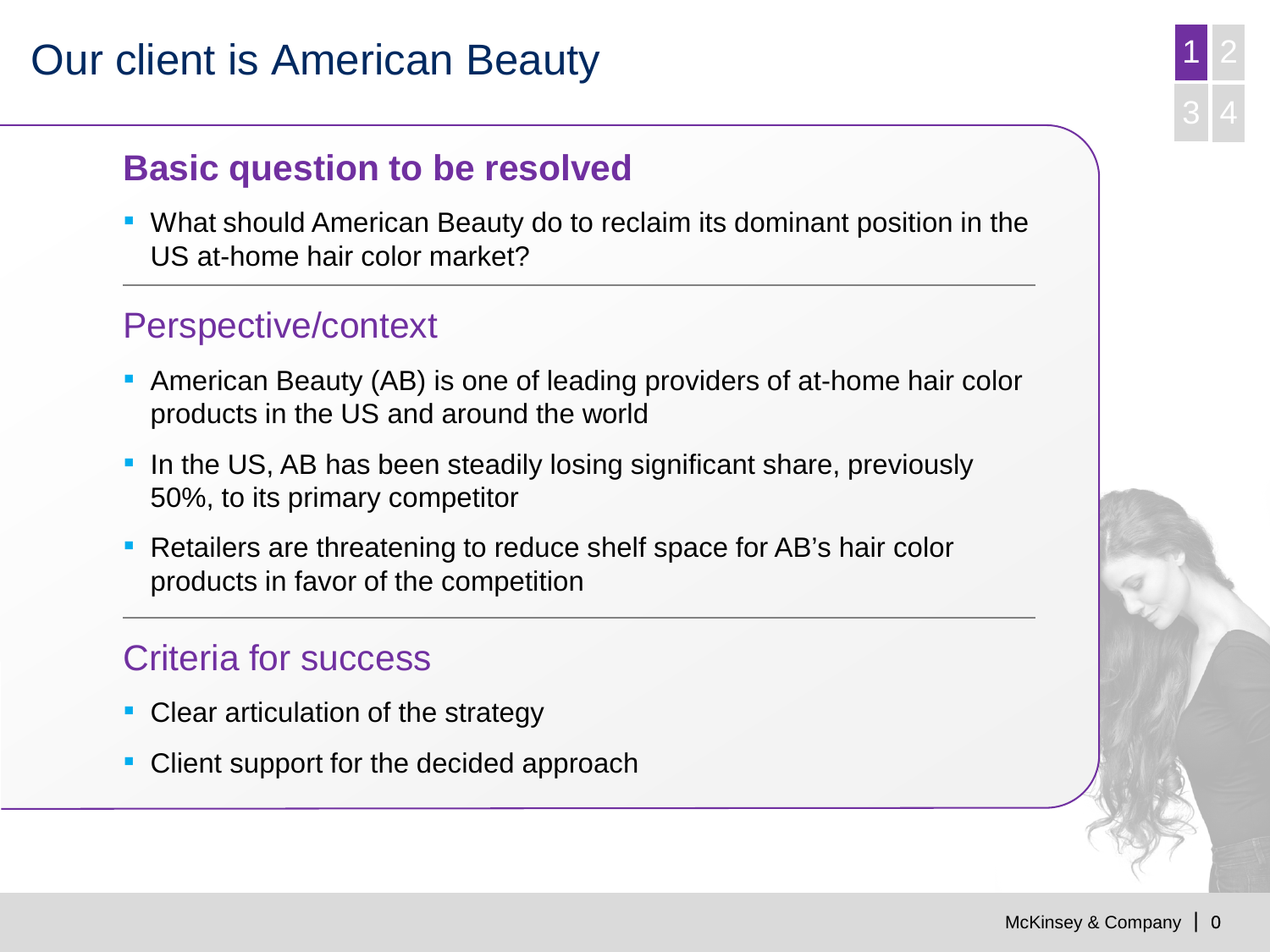## Structuring an approach

What key areas would you want to explore in order to help American Beauty achieve its market share objectives for its US hair color business?

2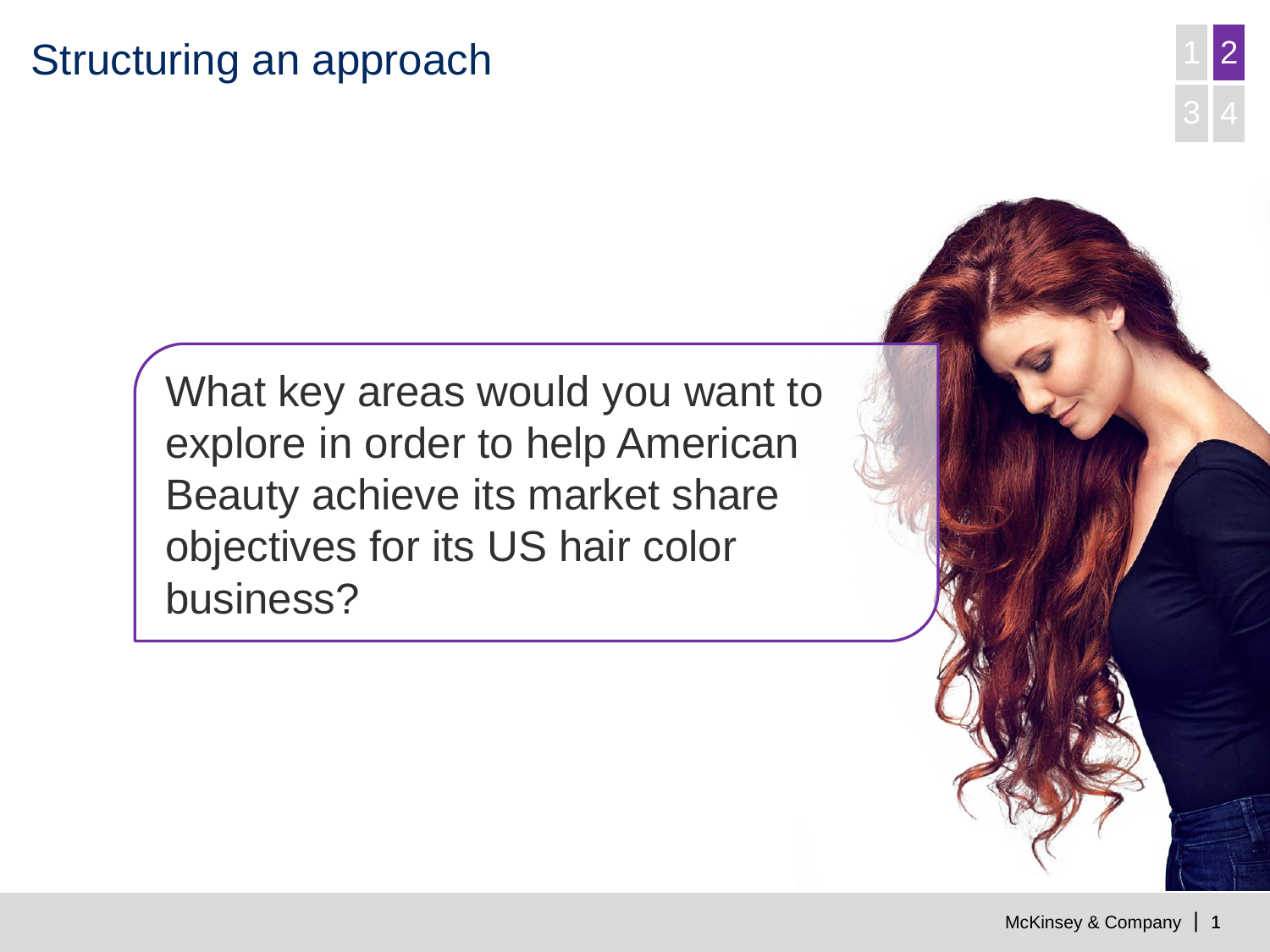## Structuring tips

Just because McK cases are structured as questions, you can still ask for time to structure your thoughts

1 2 Recognize and be ready for some of the more frequent case types (e.g., investment, new market, growth, etc.)

Don't rely solely on generic frameworks – link back to case facts that you know

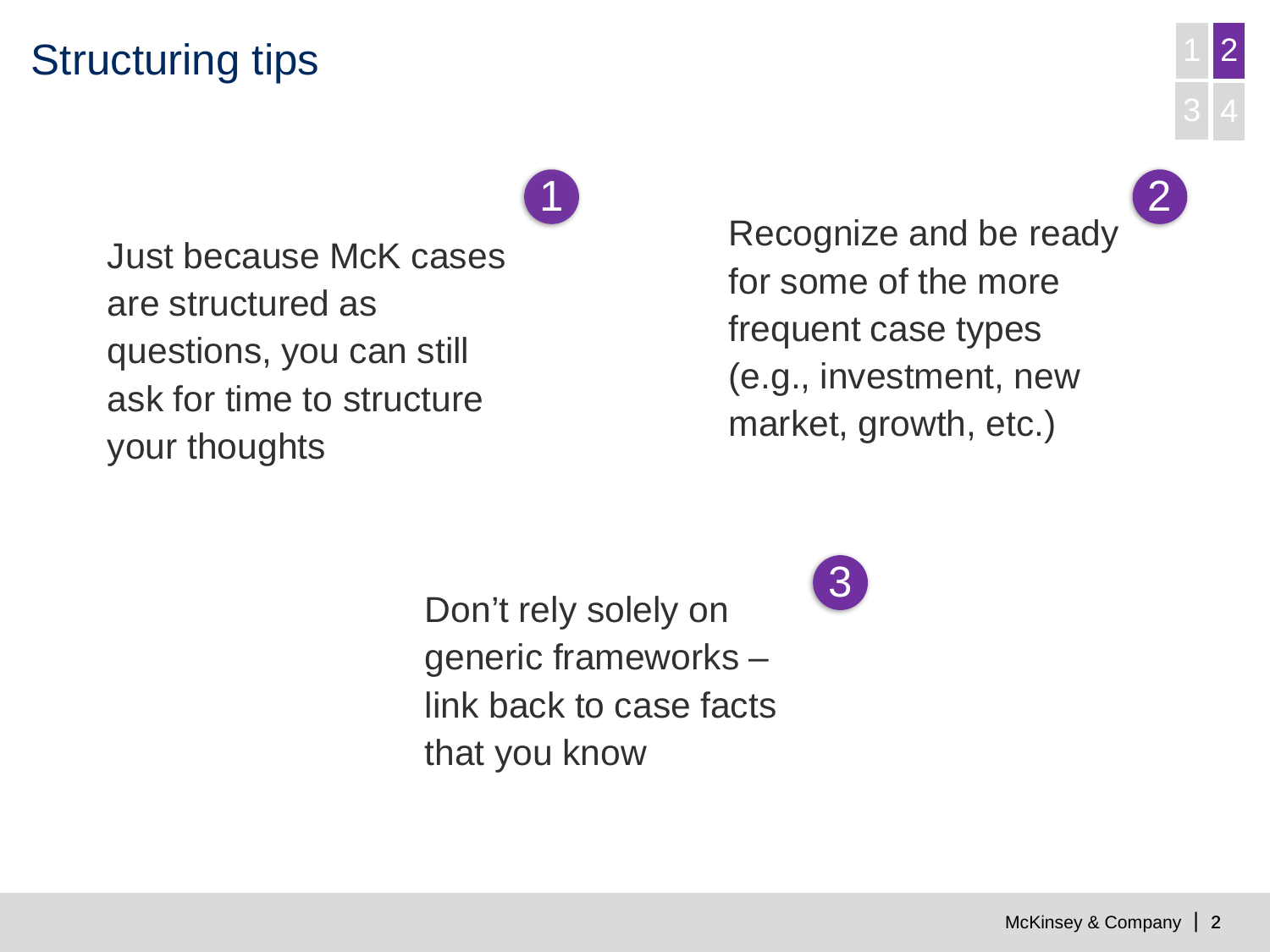# Example structuring



#### **Reclaim market share**

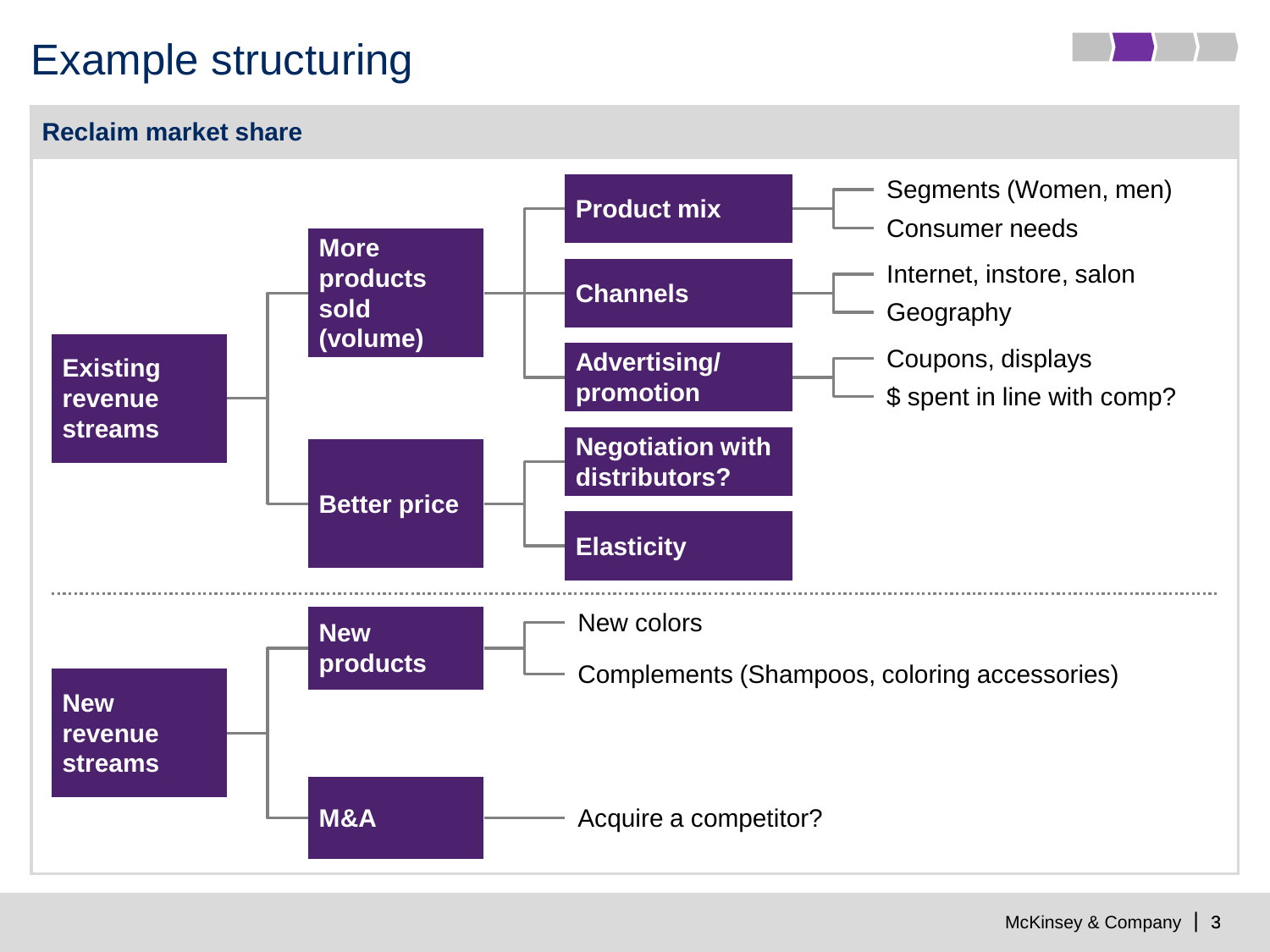## Analyzing information using data

If AB's market share within the men and teens segments does not change, what share of the women's market would AB need to achieve in 2 years to get back to 50% overall total market share?

| <b>Segment</b> | <b>Segment Size</b><br>(SM) | <b>Annual segment</b><br>growth | AB Sales (\$M) |
|----------------|-----------------------------|---------------------------------|----------------|
| Women          | 800                         | 5%                              | 400            |
| Men            | 200                         | 20%                             | 20             |
| <b>Teens</b>   | 100                         | 10%                             | 30             |
| Total          | 1,100                       |                                 | 450            |

3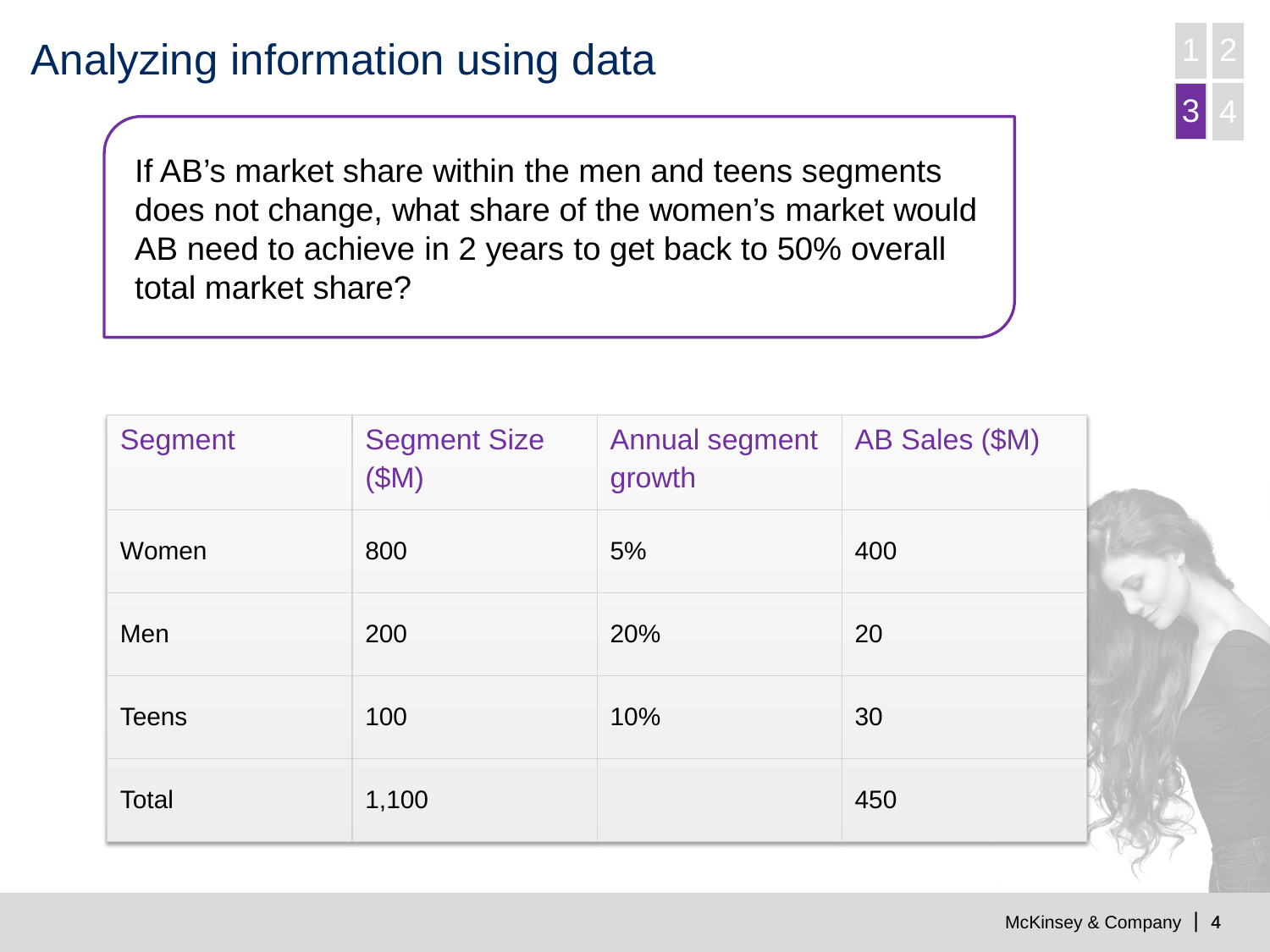## My tips for calculations

Understand upfront where you are heading with the calculation

 $1$  Walk vour  $2$ Walk your interviewer through an approach prior to jumping to calculations

If you get stuck, you can try making a smart estimation

 $3<sup>1</sup>$  Consider the  $\overline{\phantom{a}4}$ Consider the implications of your analysis...are the numbers reasonable?

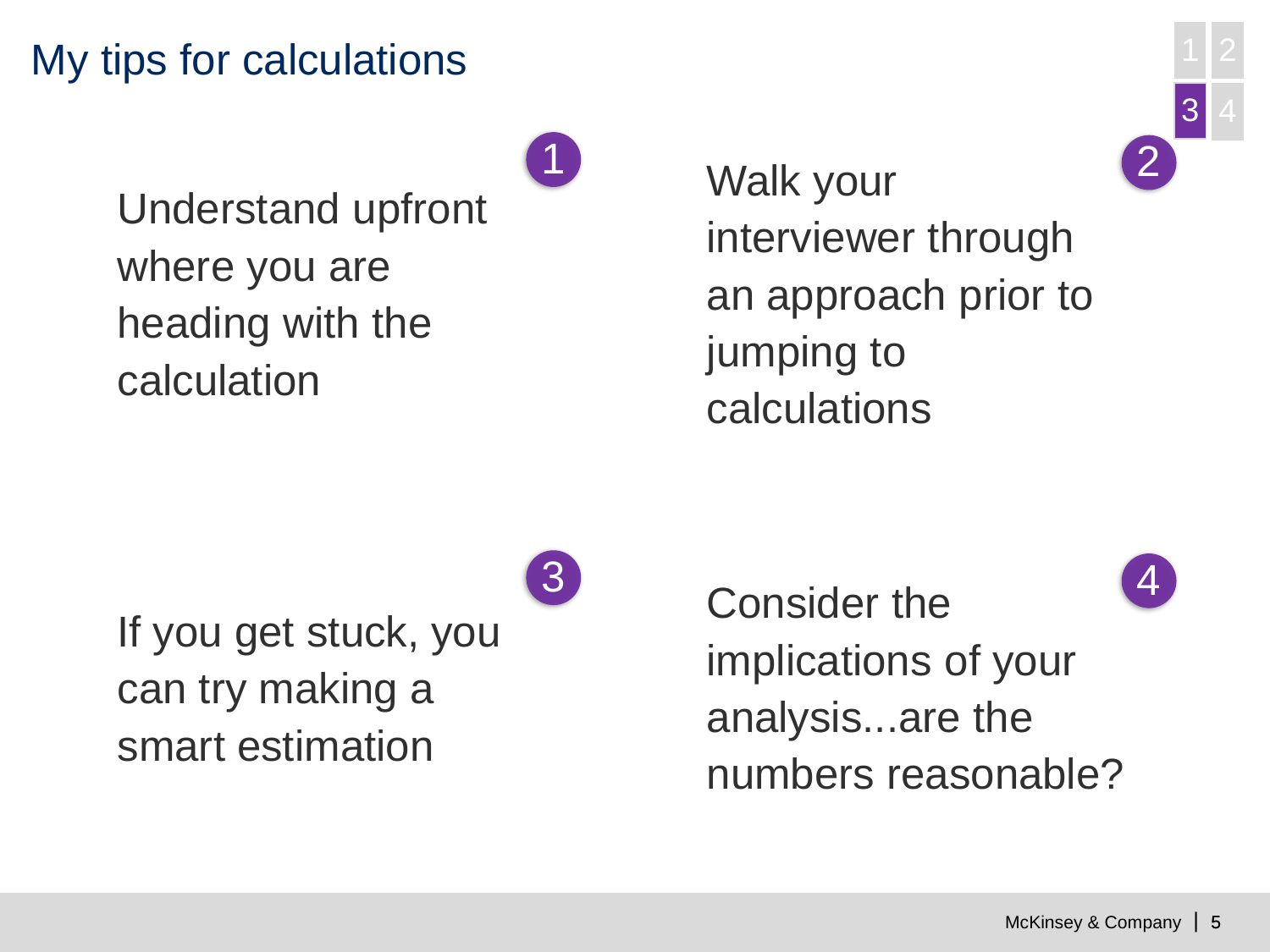## **Calculation**

| <b>Market size in 2 years</b>          |                         |                                                       |  |
|----------------------------------------|-------------------------|-------------------------------------------------------|--|
|                                        | <b>Year 1 (\$M)</b>     | Year $2$ (\$M)                                        |  |
| Women                                  | $800 \times 1.05 = 840$ | $840 \times 1.05 = 882$                               |  |
| Men                                    | $200 \times 1.2 = 240$  | $240 \times 1.2 = 288$                                |  |
| Men                                    | $100 \times 1.1 = 110$  | $110 \times 1.1 = 121$                                |  |
|                                        |                         | \$1,291M                                              |  |
| Men and teens for AB in 2 years        |                         | %2<br>50% share<br>\$645M<br>$\approx$<br>(AB target) |  |
| Men $20/200 \times 288 \approx $29M$   |                         |                                                       |  |
| Teens $30/100 \times 121 \approx $36M$ |                         | Women's share needed                                  |  |
| <b>\$65M</b>                           |                         | $$645M - $65m = 0$<br>\$580M                          |  |
|                                        |                         | 66% of women's<br>580/882 $\approx$<br>share          |  |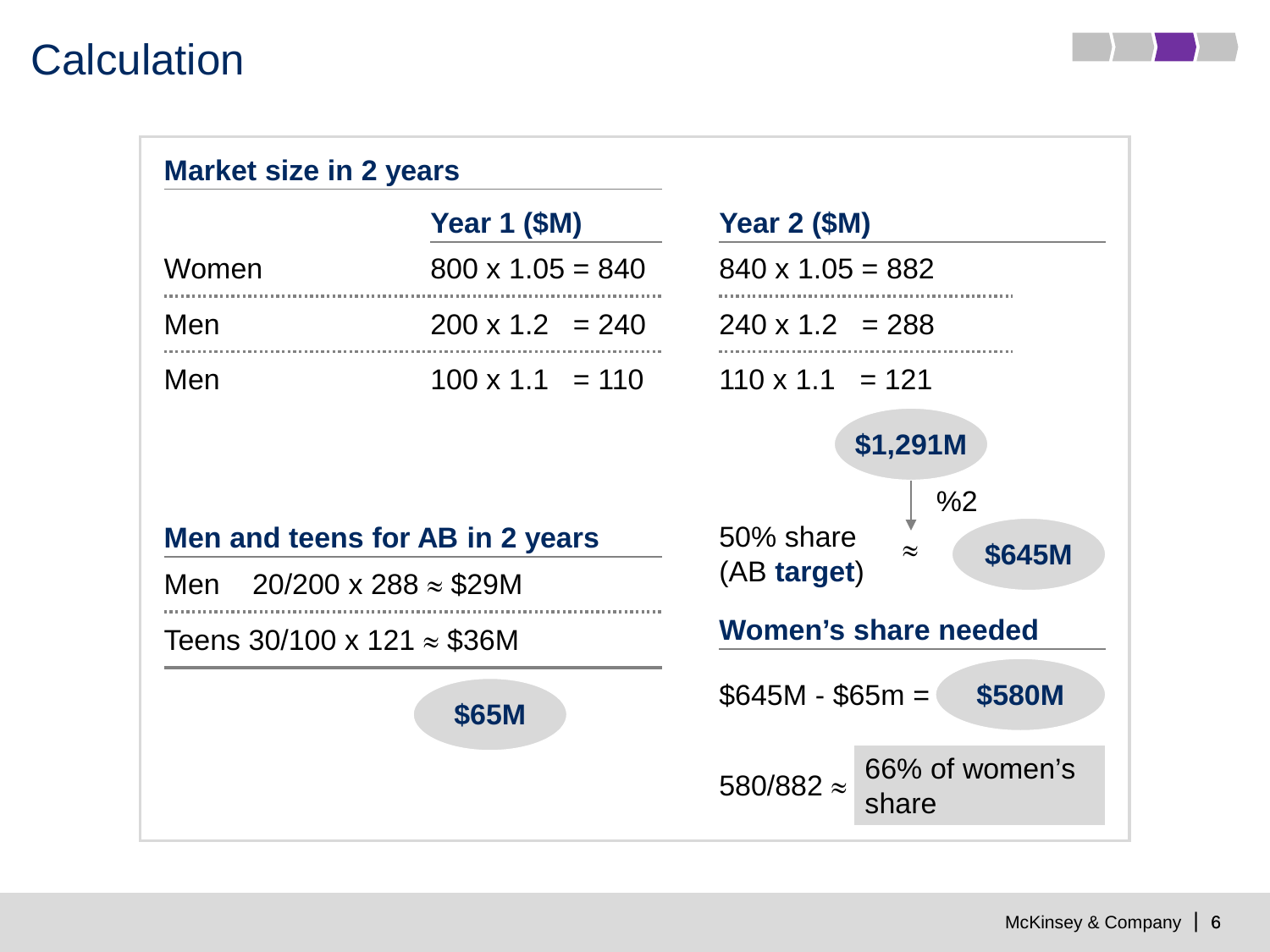# Analyzing information using data

Your team has been able to gather the following current information about AB and its primary competitor Belle International. What can you conclude about AB's declining market share from this data?

#### **Brand awareness (women ages 18-55)**

|                    | <b>Aware of Am. Beauty</b> | <b>Aware of Belle</b> |
|--------------------|----------------------------|-----------------------|
| Am. Beauty users   | <b>NA</b>                  | 95%                   |
| <b>Belle users</b> | 80%                        | <b>NA</b>             |
| Non-users          | 40%                        | 60%                   |

#### **Perception of quality (women ages 18-55)**

|                  | Am. Beauty is high quality   Belle is high quality |     |
|------------------|----------------------------------------------------|-----|
| Am. Beauty users | 95%                                                | 85% |
| Belle users      | 70%                                                | 95% |
| Non-users        | 55%                                                | 85% |

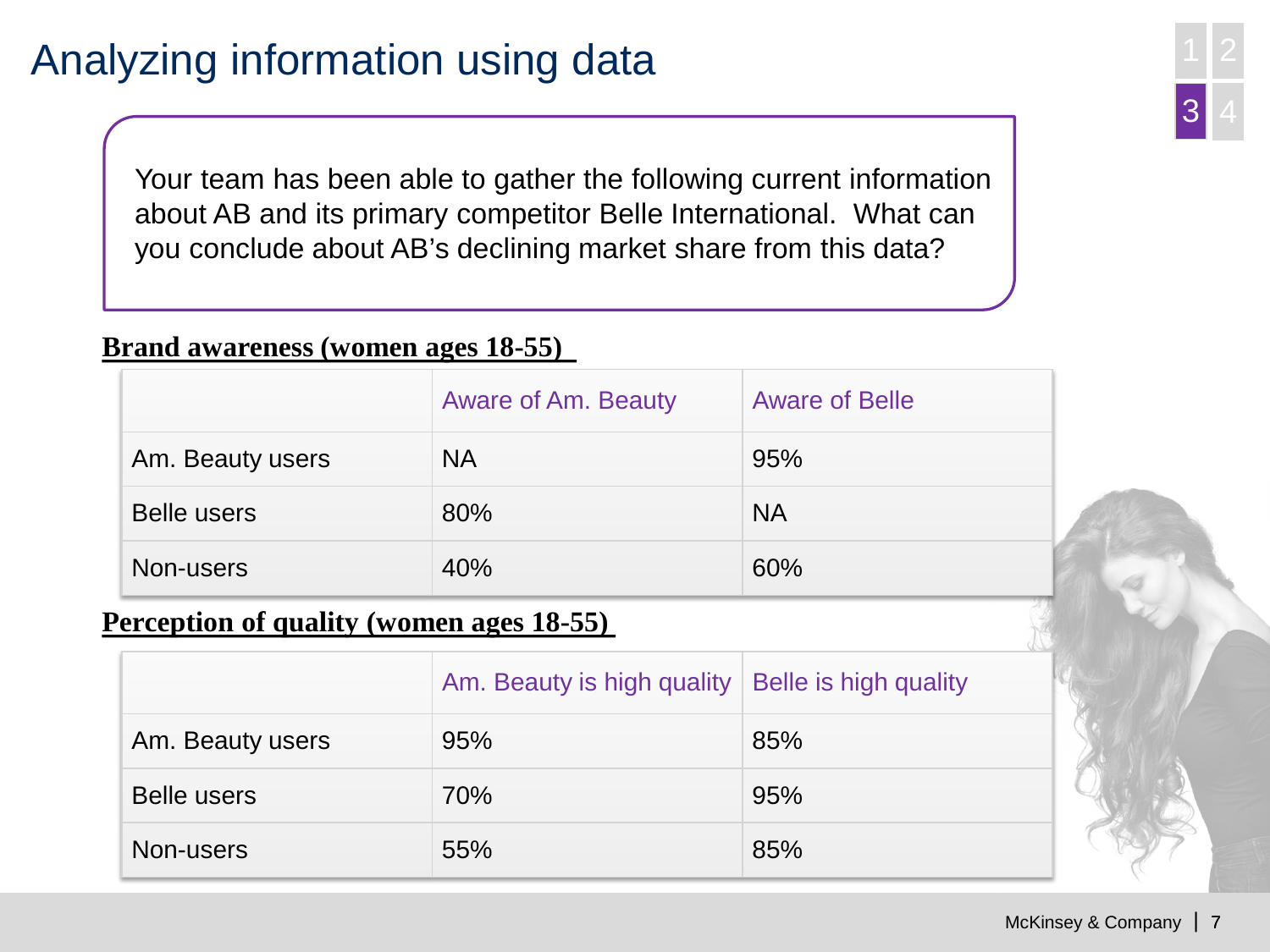## Potential hypotheses

- Competition is spending more and/or doing a more effective job of creating awareness
- Product may be superior and/or competition's marketing efforts doing a better job of communicating quality
- **Among users, determining if quality perception is driven** by actual experience with the brand vs. communication of quality it would require more information about whether most users have tried the competition's products
- **EXECT** Low awareness and quality perception among non-users more likely to be driven by advertising than by experience

4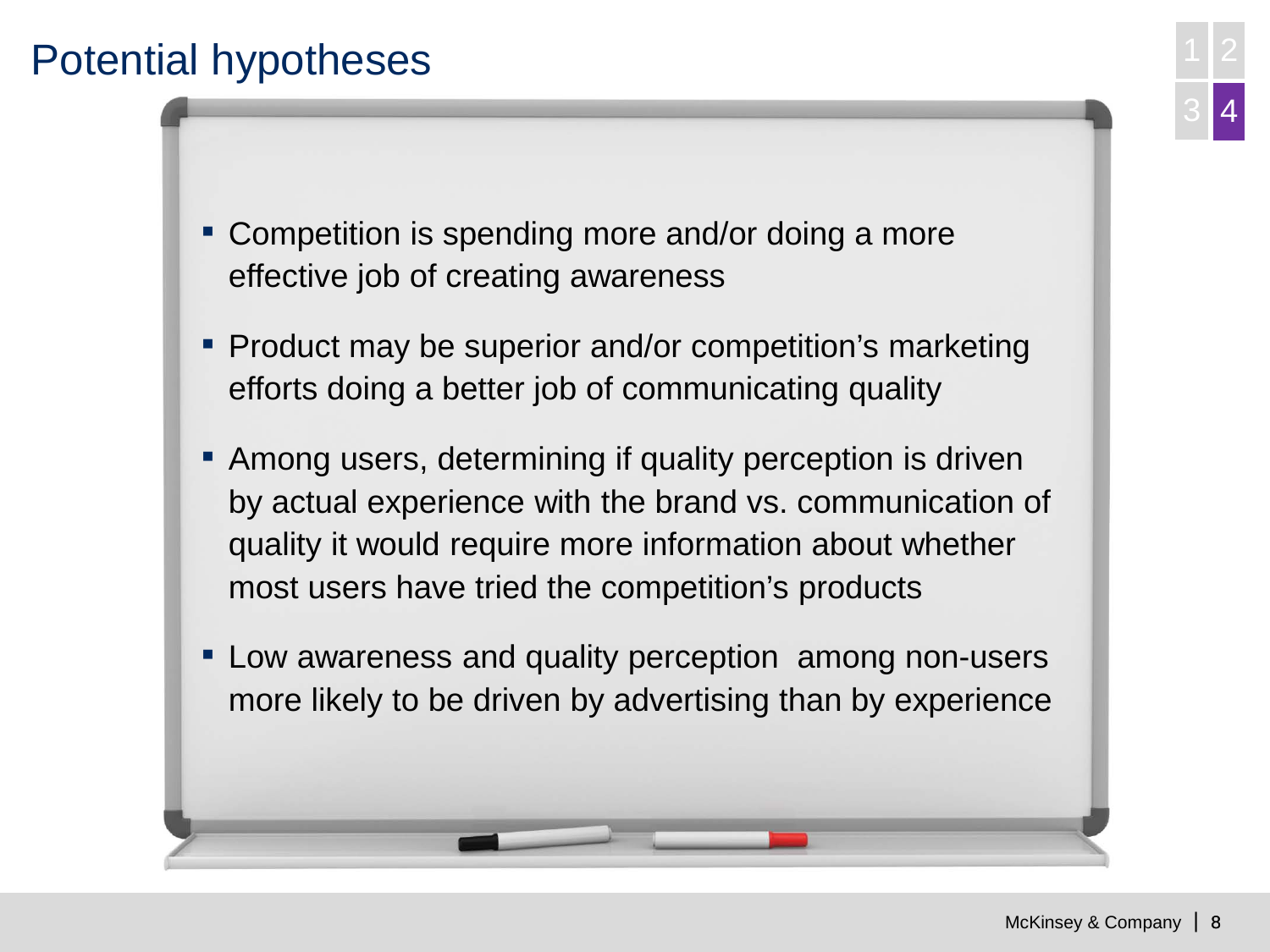## New product exploration



Within the women's segment, what are some potential ideas to explore that might provide an opportunity for AB to capture share?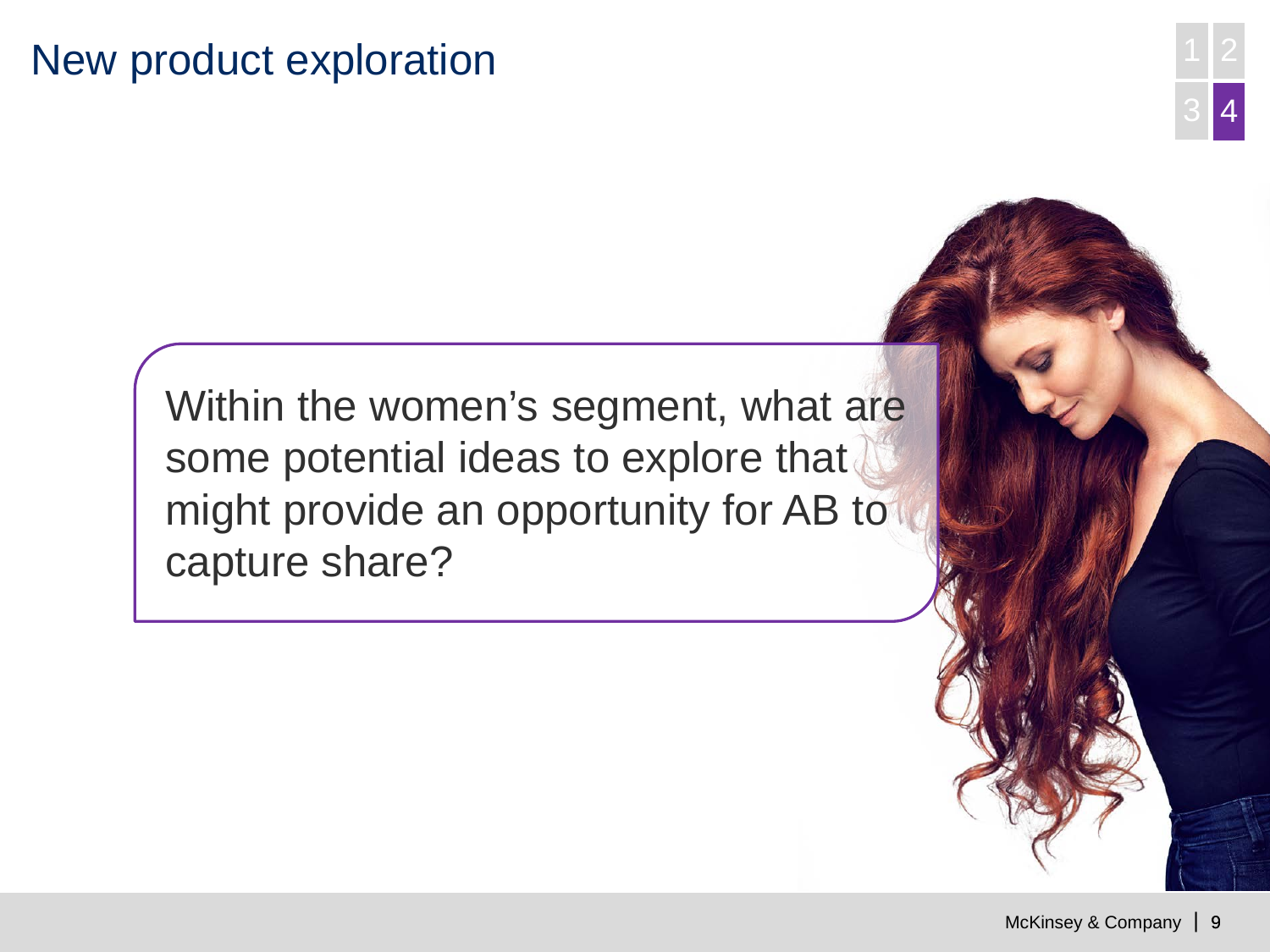Tips



1 2

Breadth and depth … show your creativity and have fun with it

Don't forget what you have learned and tie the pieces of the case together

Make assumptions explicit and drive implications through to ultimate question (answer the HOW and SO WHAT?) 3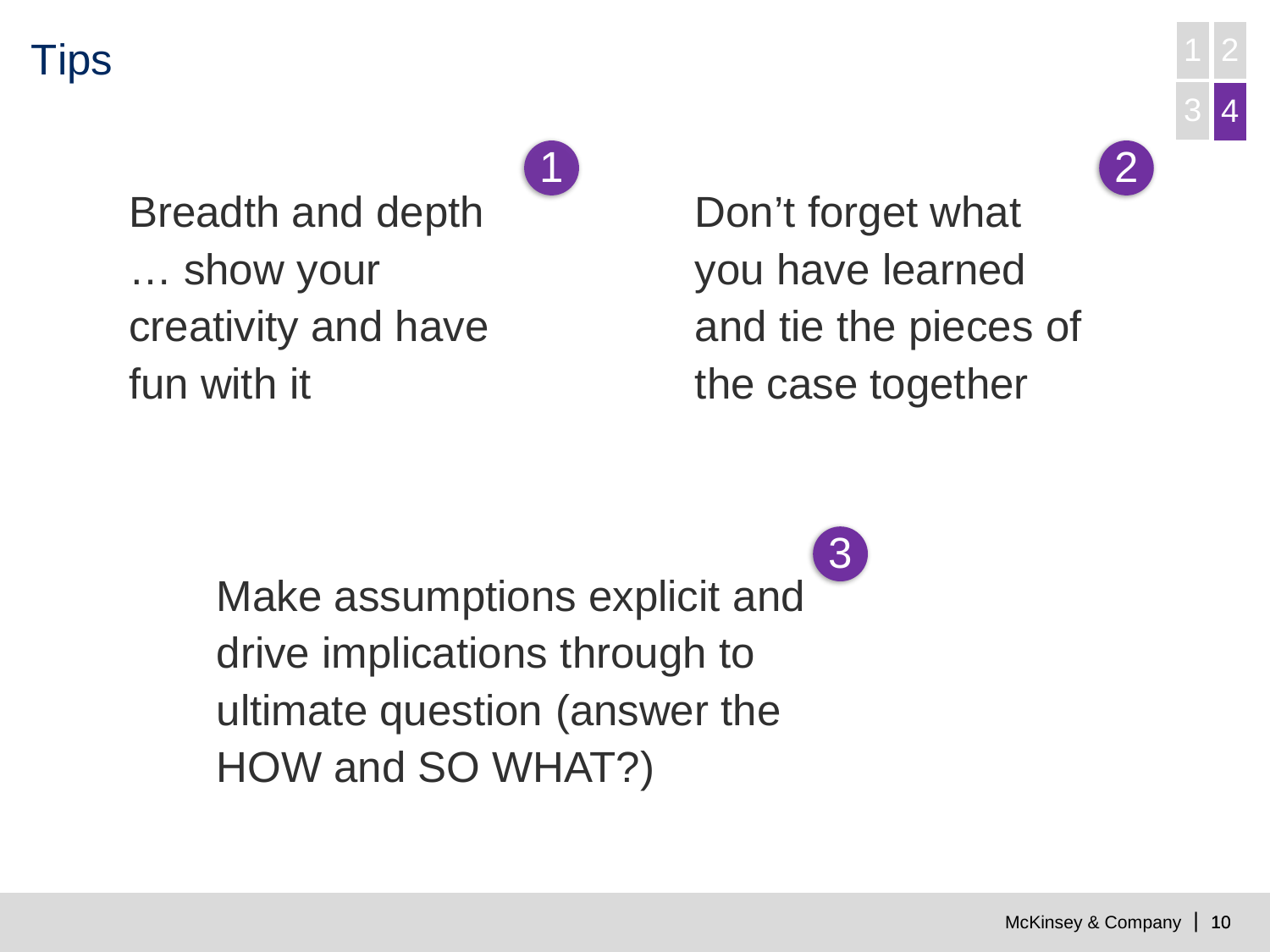## Potential recommendations <sup>1</sup>



## Target women who are not customers

- Women who color their hair in salons only (no mess, limited time, high quality)
- Women who are not gray and don't currently use products… (for fun, scents?, am I being too creative??)
- Women who don't color their hair because they don't mind being gray – less attractive but can we convert them to wanting to color? (advertising, spokesperson)

## Target current users that are unsatisfied

- Steal share by better meeting needs
- Unmet needs may include (price, colors, time, ease of use, mess, how long it lasts, damage to hair, type of hair… etc…)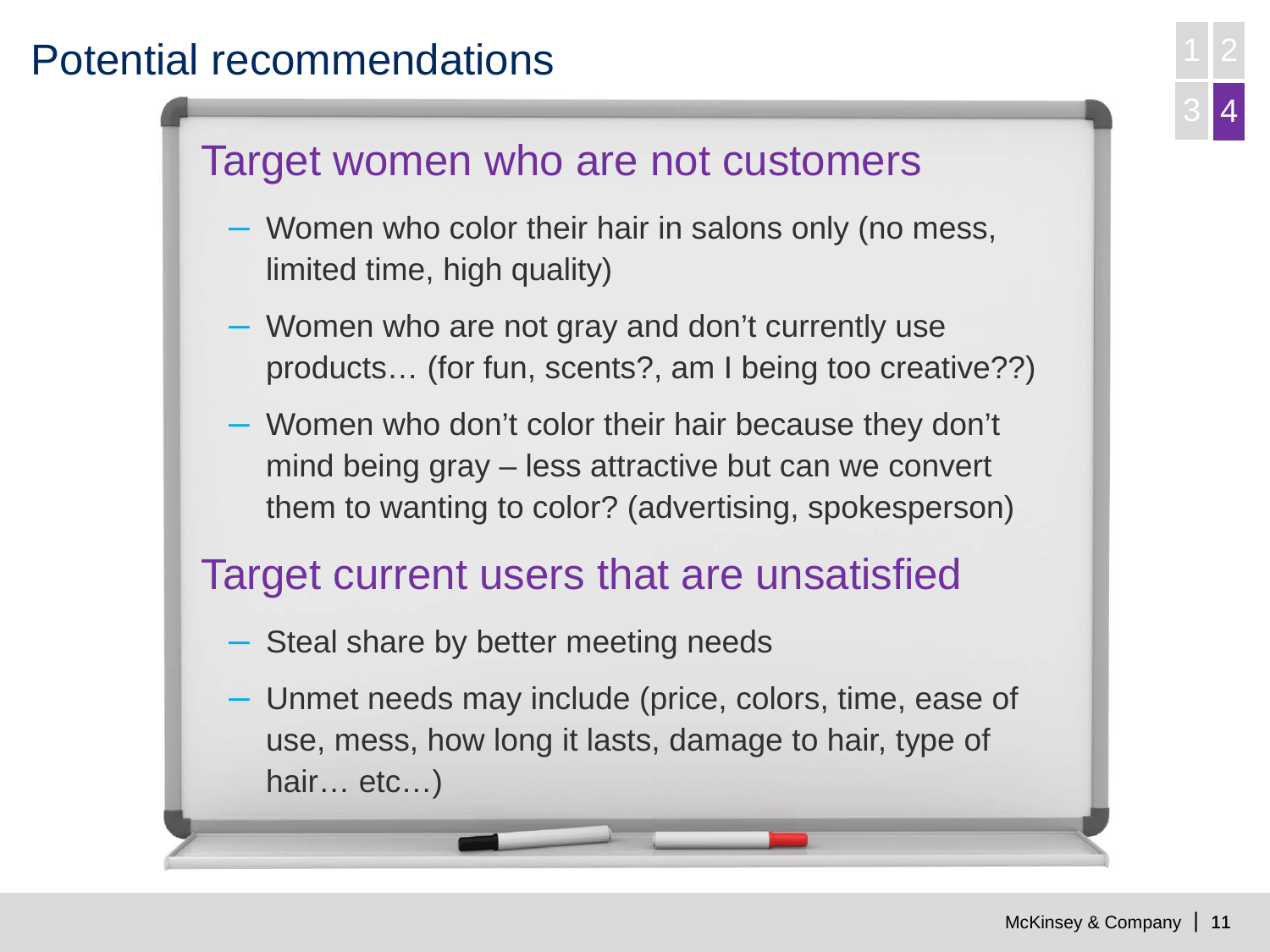## **Synthesis**



Let's say at this point in the study, you run into the President of AB. He has a couple of minutes and want a quick summary of your findings to date. What would you tell him?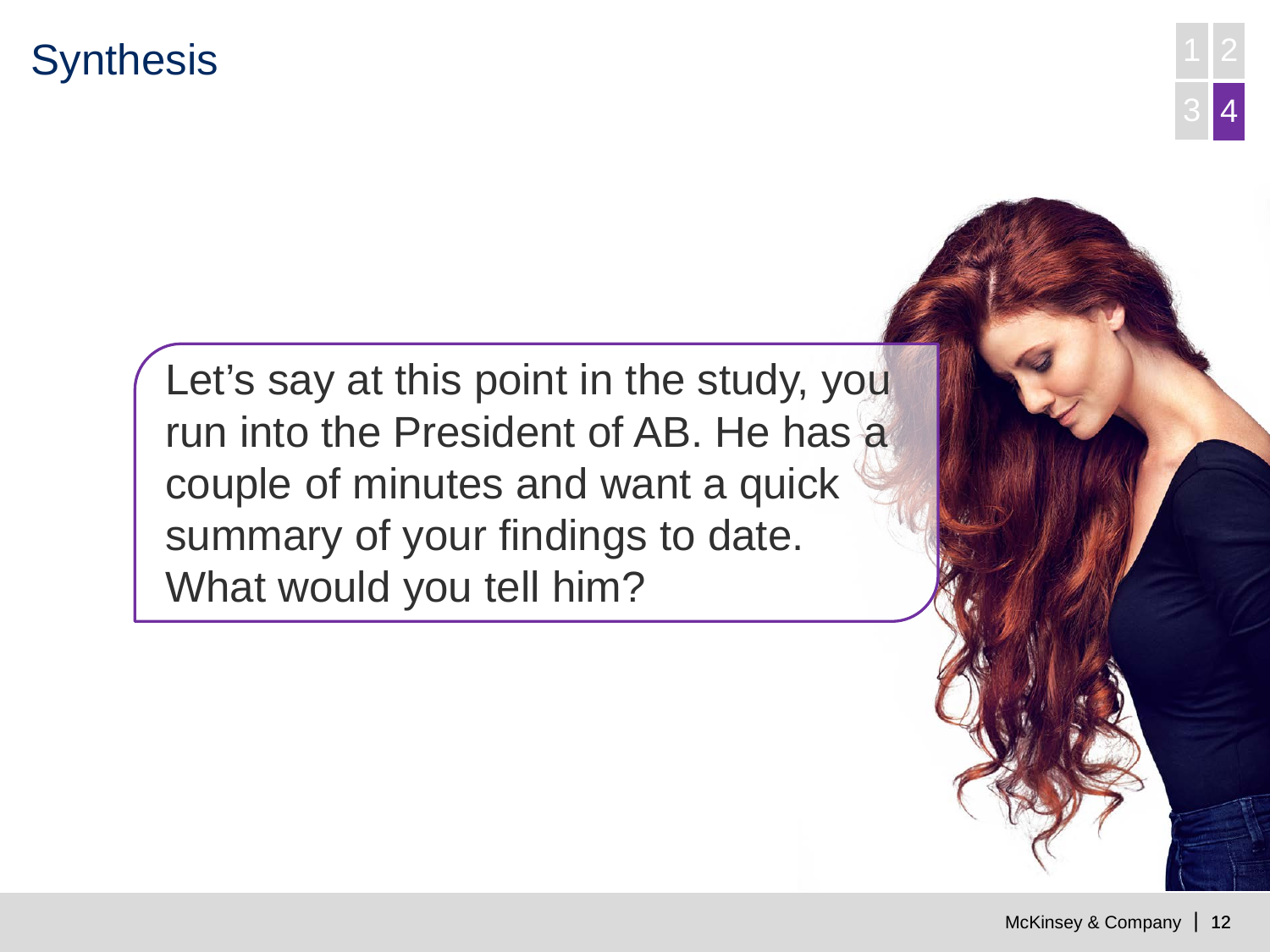## Constraints and risks

After extensive research, the team believes there is significant share opportunity associated with the introduction of a super-premium hair color product targeted at baby boomer women who currently use competitive products.

What other considerations and/or analyses concerning the launch would you recommend AB do before moving forward on this opportunity?

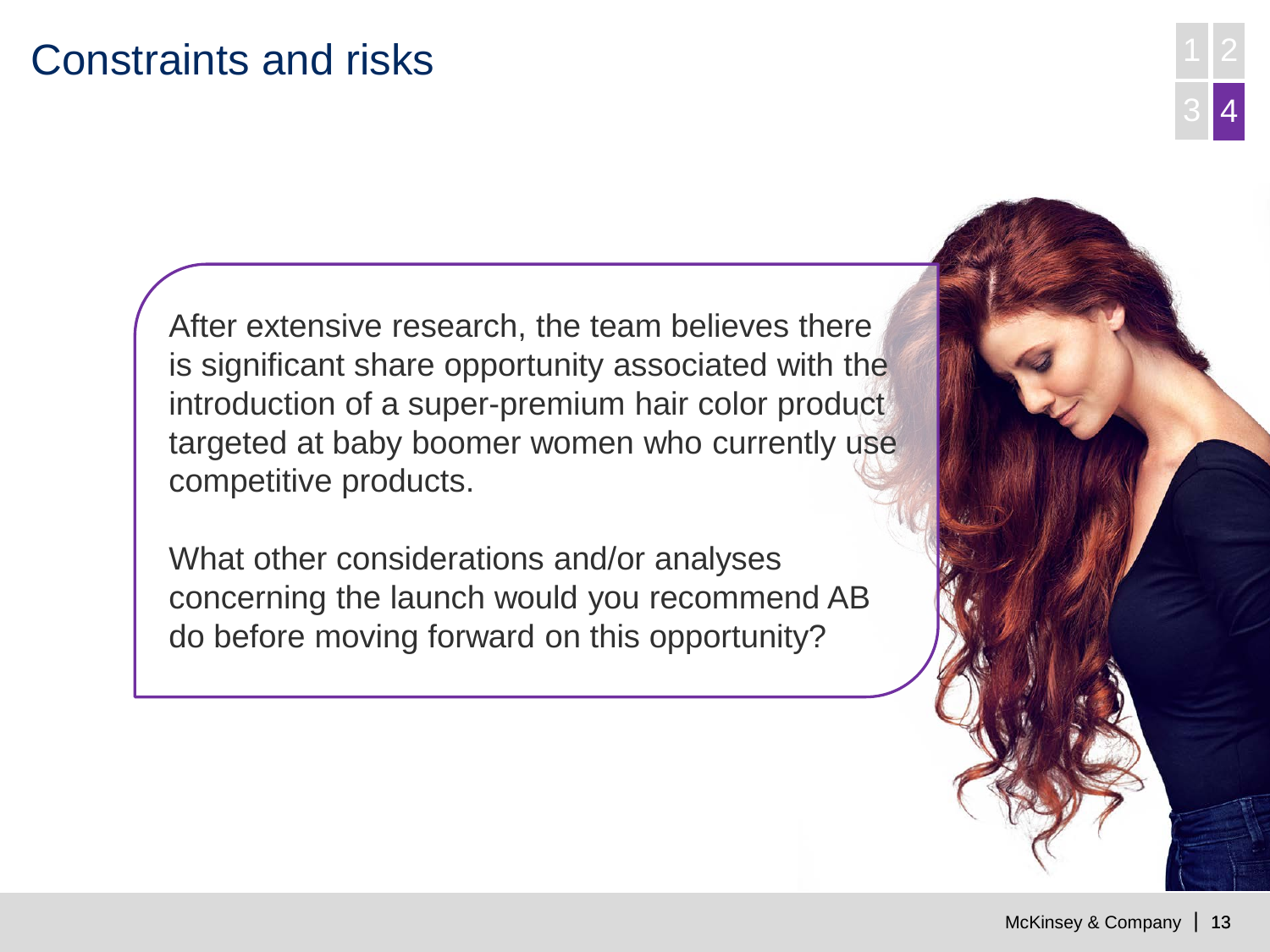

# **BACKUP**